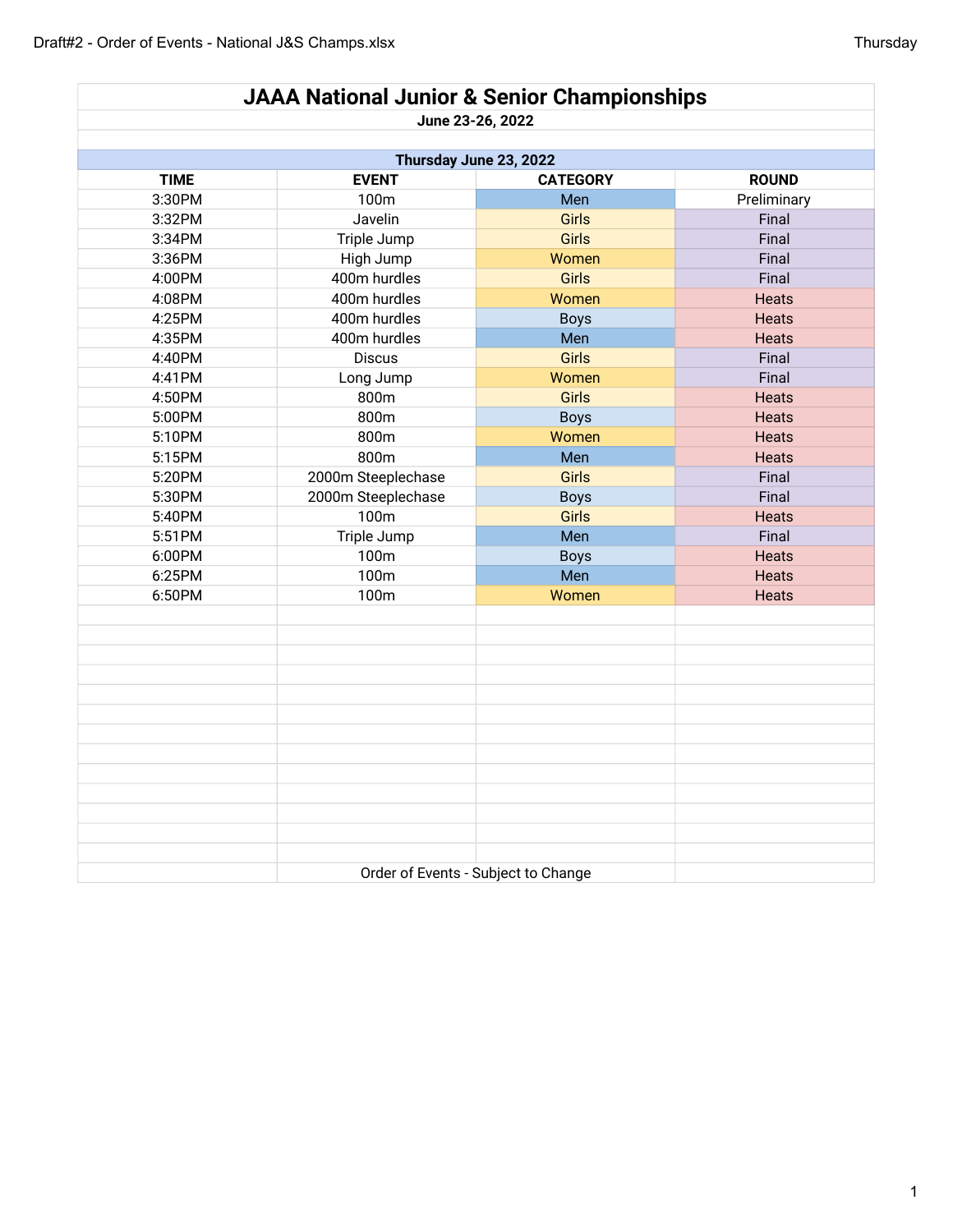|                      | <b>JAAA National Junior &amp; Senior Championships</b> |                         |              |  |  |
|----------------------|--------------------------------------------------------|-------------------------|--------------|--|--|
|                      | June 23-26, 2022                                       |                         |              |  |  |
|                      |                                                        |                         |              |  |  |
| Friday June 24, 2022 |                                                        |                         |              |  |  |
| <b>TIME</b>          | <b>EVENT</b>                                           | <b>CATEGORY</b>         | <b>ROUND</b> |  |  |
| 4:00PM               | Long Jump                                              | <b>Boys</b>             | Final        |  |  |
| 4:15PM               | 400m                                                   | <b>Girls</b>            | <b>Heats</b> |  |  |
| 4:20PM               | Shot Put                                               | <b>Boys</b>             | Final        |  |  |
| 4:30PM               | 400m                                                   | <b>Boys</b>             | Heats        |  |  |
| 4:33PM               | High Jump                                              | Men                     | Final        |  |  |
| 4:45PM               | 400m                                                   | Women                   | <b>Heats</b> |  |  |
| 5:05PM               | 400m                                                   | Men                     | <b>Heats</b> |  |  |
| 5:15PM               | Javelin                                                | <b>Boys</b>             | Final        |  |  |
| 5:25PM               | Long Jump                                              | <b>Girls</b>            | Final        |  |  |
| 5:35PM               | 100m                                                   | <b>Girls</b>            | Semi-Final   |  |  |
| 5:47PM               | 100m                                                   | <b>Boys</b>             | Semi-Final   |  |  |
| 6:00PM               | 100m                                                   | Men                     | Semi-Final   |  |  |
| 6:15PM               | 100m                                                   | Women                   | Semi-Final   |  |  |
| 6:41PM               | 1500m                                                  | <b>Girls</b>            | Final        |  |  |
| 6:50PM               | 1500m                                                  | Girls                   | Final        |  |  |
| 7:00PM               |                                                        | <b>OPENING CEREMONY</b> |              |  |  |
| 7:20PM               | Shot Put                                               | Girls                   | Final        |  |  |
| 7:22PM               | 1500m                                                  | Women                   | Final        |  |  |
| 7:23PM               | Long Jump                                              | <b>Boys</b>             | Final        |  |  |
| 7:30PM               | 1500m                                                  | Men                     | Final        |  |  |
| 7:40PM               | <b>Discus</b>                                          | Women                   | Final        |  |  |
| 7:45PM               | 400m hurdles                                           | <b>Girls</b>            | Final        |  |  |
| 7:50PM               | 400m hurdles                                           | Women                   | Final        |  |  |
| 8:00PM               | 400m hurdles                                           | <b>Boys</b>             | Final        |  |  |
| 8:08PM               | 400m hurdles                                           | Men                     | Final        |  |  |
| 8:25PM               | 100m                                                   | Girls                   | Final        |  |  |
| 8:30PM               | 100m                                                   | <b>Boys</b>             | Final        |  |  |
| 8:35PM               | 100m                                                   | Men                     | Final        |  |  |
| 8:40PM               | 100m                                                   | Women                   | Final        |  |  |
|                      |                                                        |                         |              |  |  |
|                      |                                                        |                         |              |  |  |
|                      |                                                        |                         |              |  |  |
|                      |                                                        |                         |              |  |  |
|                      |                                                        |                         |              |  |  |
|                      |                                                        |                         |              |  |  |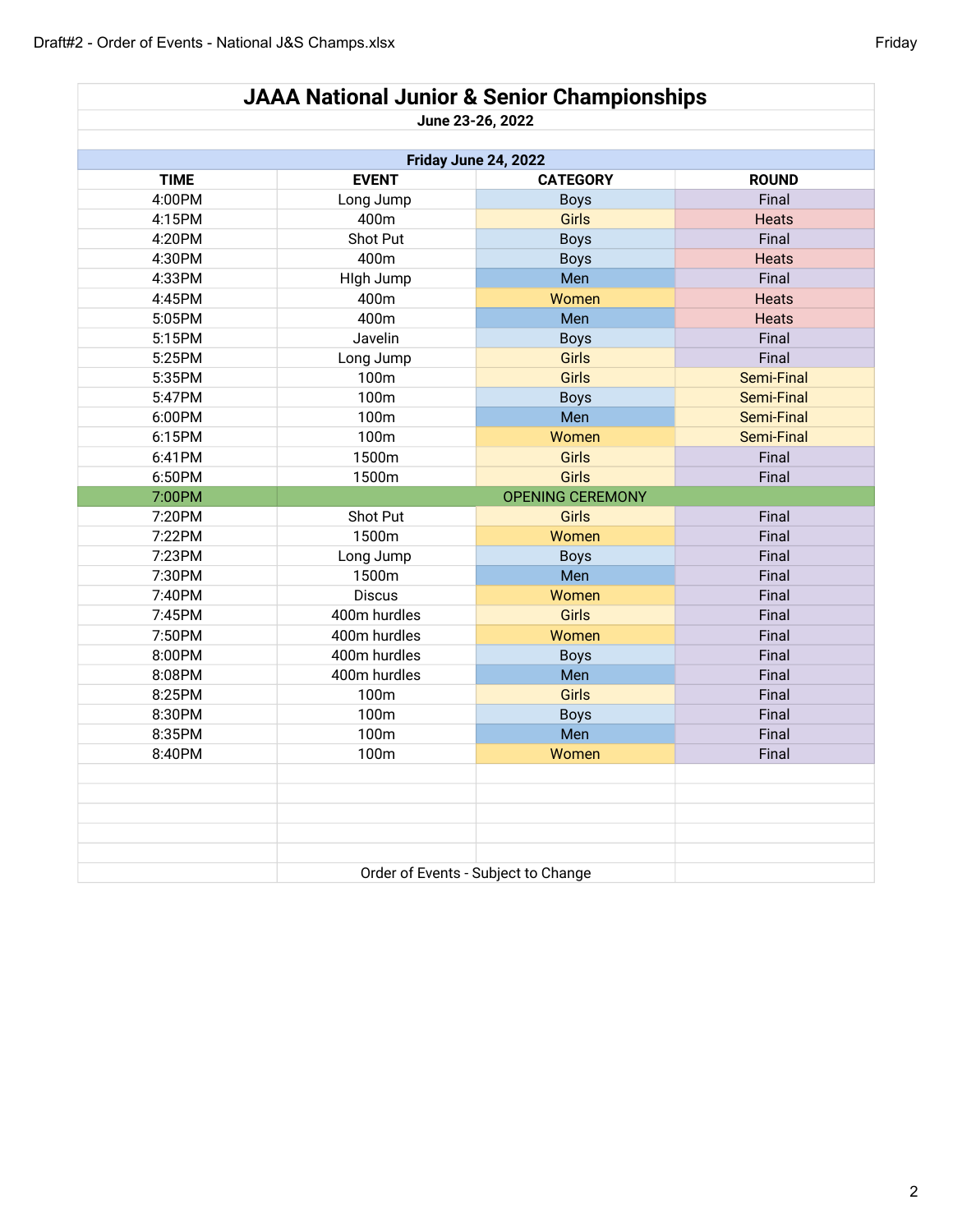| <b>JAAA National Junior &amp; Senior Championships</b> |                                     |                 |              |  |  |  |
|--------------------------------------------------------|-------------------------------------|-----------------|--------------|--|--|--|
|                                                        | June 23-26, 2022                    |                 |              |  |  |  |
| Saturday June 25, 2022                                 |                                     |                 |              |  |  |  |
| <b>TIME</b>                                            | <b>EVENT</b>                        | <b>CATEGORY</b> | <b>ROUND</b> |  |  |  |
| 3:00PM                                                 | Pole Vault                          | Boys/Men        | Final        |  |  |  |
| 3:10PM                                                 | High Jump                           | Girls           | Final        |  |  |  |
| 3:12PM                                                 | <b>Discus</b>                       | <b>Boys</b>     | Final        |  |  |  |
| 3:05PM                                                 | 200m                                | Girls           | <b>Heats</b> |  |  |  |
| 3:15PM                                                 | 200m                                | <b>Boys</b>     | <b>Heats</b> |  |  |  |
| 3:20PM                                                 | 200m                                | Women           | Heats        |  |  |  |
| 3:30PM                                                 | 200m                                | Men             | Heats        |  |  |  |
| 3:50PM                                                 | Long Jump                           | Men             | Final        |  |  |  |
| 4:00PM                                                 | 100m hurdles                        | Girls           | <b>Heats</b> |  |  |  |
| 4:20PM                                                 | 100m hurdles                        | Women           | <b>Heats</b> |  |  |  |
| 4:45PM                                                 | High Jump                           | <b>Boys</b>     | Final        |  |  |  |
| 4:46PM                                                 | 110m hurdles                        | <b>Boys</b>     | <b>Heats</b> |  |  |  |
| 5:00PM                                                 | 110m hurdles                        | Men             | Heats        |  |  |  |
| 5:02PM                                                 | Shot Put                            | Women           | Final        |  |  |  |
| 5:05PM                                                 | <b>Discus</b>                       | Men             | Final        |  |  |  |
| 5:15PM                                                 | 400m                                | Girls           | Semi-Final   |  |  |  |
| 5:25PM                                                 | 400m                                | <b>Boys</b>     | Semi-Final   |  |  |  |
| 5:40PM                                                 | 400m                                | Women           | Semi-Final   |  |  |  |
| 5:45PM                                                 | Triple Jump                         | Women           | Final        |  |  |  |
| 5:55PM                                                 | 400m                                | Men             | Semi-Final   |  |  |  |
| 6:10PM                                                 | 200m                                | <b>Girls</b>    | Semi-Final   |  |  |  |
| 6:25PM                                                 | 200m                                | <b>Boys</b>     | Semi-Final   |  |  |  |
| 6:40PM                                                 | 200m                                | Men             | Semi-Final   |  |  |  |
| 7:00PM                                                 | 200m                                | Women           | Semi-Final   |  |  |  |
|                                                        |                                     |                 |              |  |  |  |
|                                                        |                                     |                 |              |  |  |  |
|                                                        |                                     |                 |              |  |  |  |
|                                                        |                                     |                 |              |  |  |  |
|                                                        |                                     |                 |              |  |  |  |
|                                                        |                                     |                 |              |  |  |  |
|                                                        |                                     |                 |              |  |  |  |
|                                                        |                                     |                 |              |  |  |  |
|                                                        |                                     |                 |              |  |  |  |
|                                                        |                                     |                 |              |  |  |  |
|                                                        | Order of Events - Subject to Change |                 |              |  |  |  |